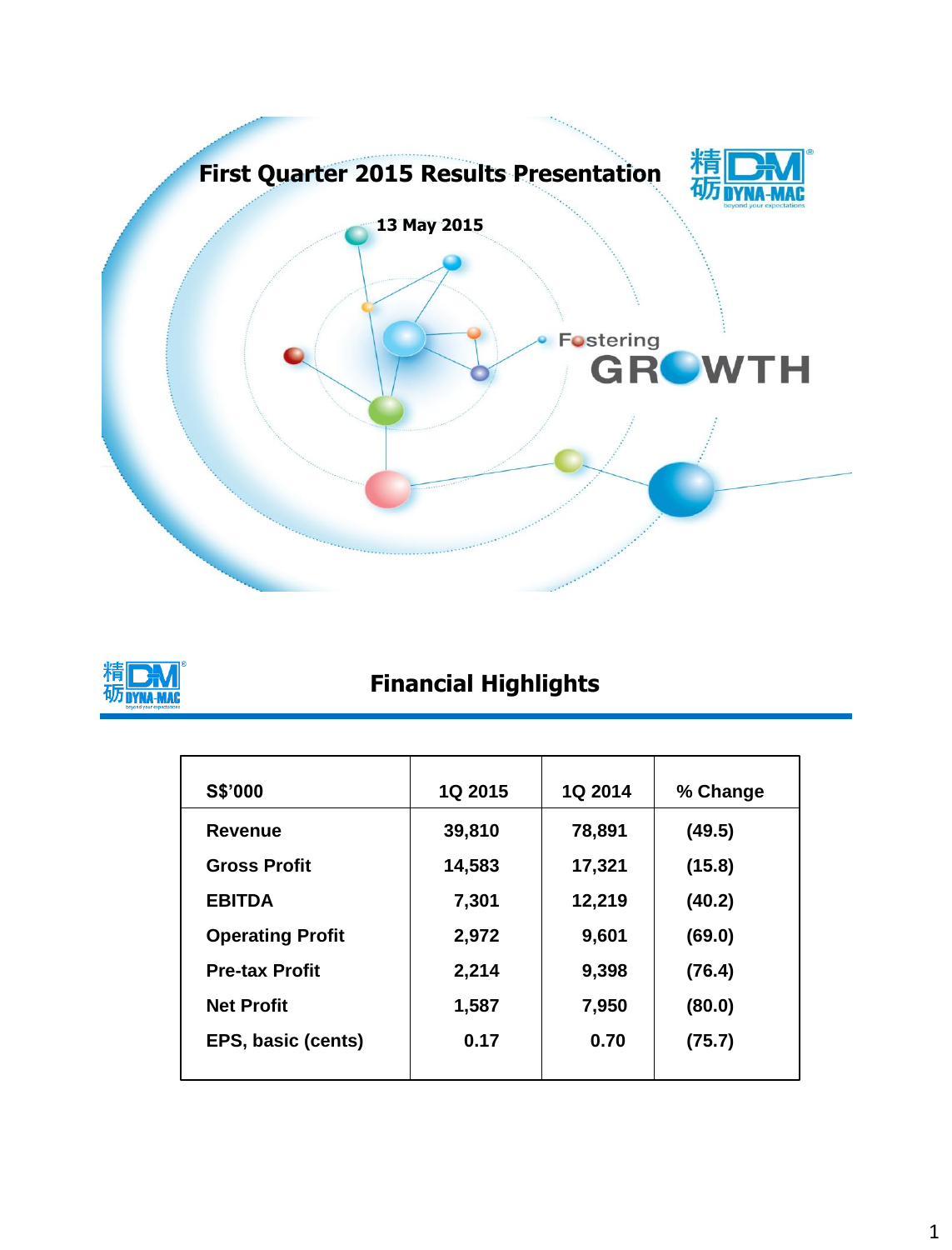

#### **Quarterly Revenue (2011 to 1Q 2015)**





#### **Quarterly Net Profit (2011 to 1Q 2015)**

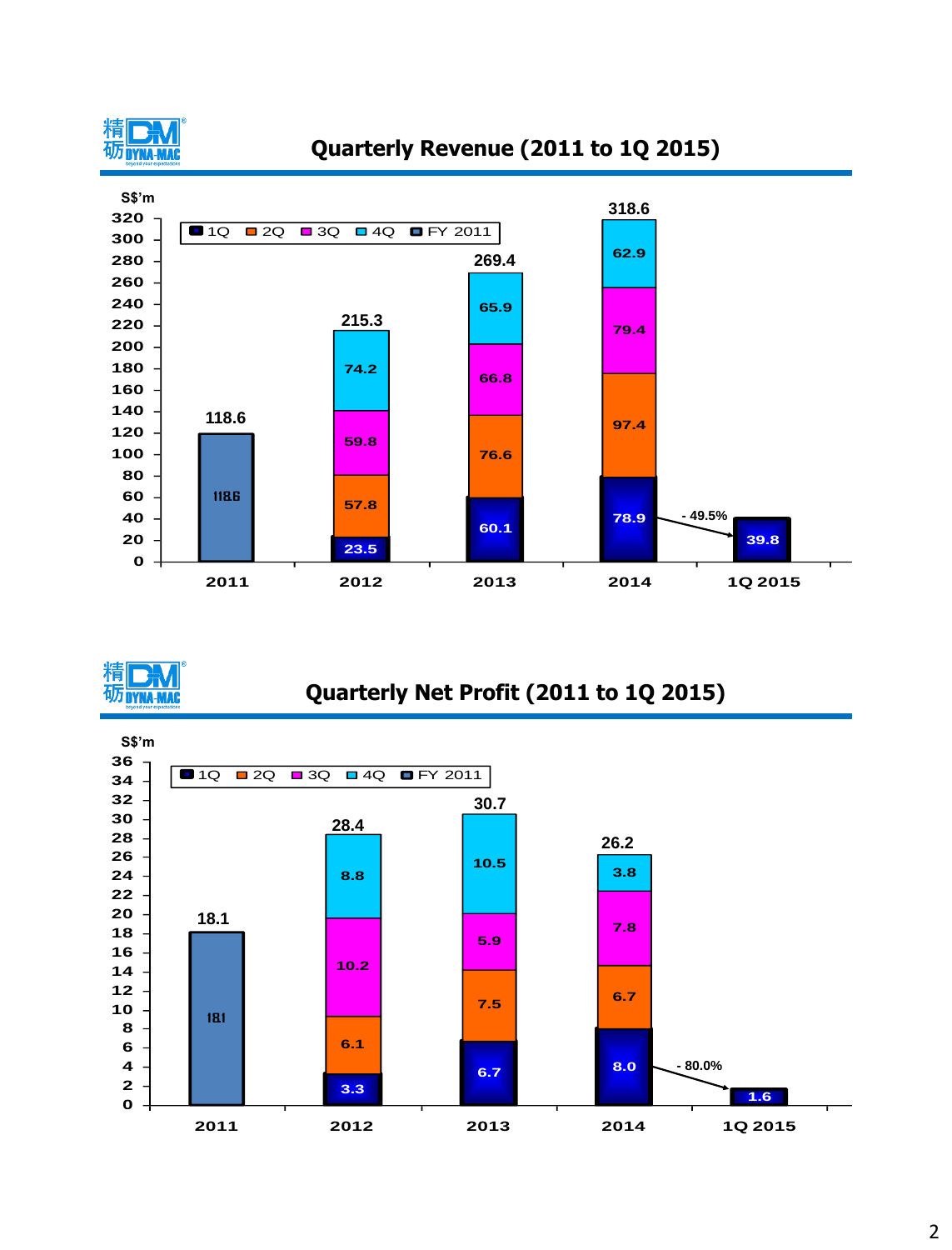

### **Cashflow**

# **Cash & Cash equivalents at \$17 million**

| Year                                                                                       |                |                | %             |
|--------------------------------------------------------------------------------------------|----------------|----------------|---------------|
| Description (S\$'m)                                                                        | <b>1Q 2015</b> | <b>1Q 2014</b> | change        |
| Cashflow from operations before<br>working capital changes                                 | 10.3           | 11.4           | 9.6)          |
| Net cash (outflow)/inflow from<br>operating activities                                     | (20.1)         | (4.9)          | n.m.          |
| Net cash outflow from<br>investing activities                                              | (0.9)          | ( 7.8)         | (88.5)        |
| Net cash provided by/(used in)<br>financing activities                                     | 22.1           | (2.6)          | n.m.          |
| Cash & cash equivalents<br>(a)<br>(b)<br>Bank Deposits with maturity<br>more than 3 months | 17.0<br>26.3   | 15.7<br>32.0   | 8.3<br>(17.8) |
| Cash and bank balances $(a) + (b)$                                                         | 43.3           | 47.7           | 9.2)          |



## **Capex**

| 1Q 2015 Capex at S\$0.9 million         |                          |                          |  |  |
|-----------------------------------------|--------------------------|--------------------------|--|--|
| Year<br>Description (S\$'m)             | <b>Actual</b><br>1Q 2015 | <b>Actual</b><br>FY 2014 |  |  |
| <b>Buildings &amp; Land Enhancement</b> |                          | 0.3                      |  |  |
| Site Equipment and Tools                |                          | 2.8                      |  |  |
| <b>Others</b>                           | 0.3                      | 2.2                      |  |  |
| Sub-total                               | 0.3                      | 5.3                      |  |  |
|                                         |                          |                          |  |  |
| Singapore Yard                          | 0.5                      | 0.9                      |  |  |
| <b>Johor Yard</b>                       | 0.1                      | 6.9                      |  |  |
| China Yard                              |                          | 4.0                      |  |  |
| <b>Grand Total</b>                      | 0.9                      | 17.1                     |  |  |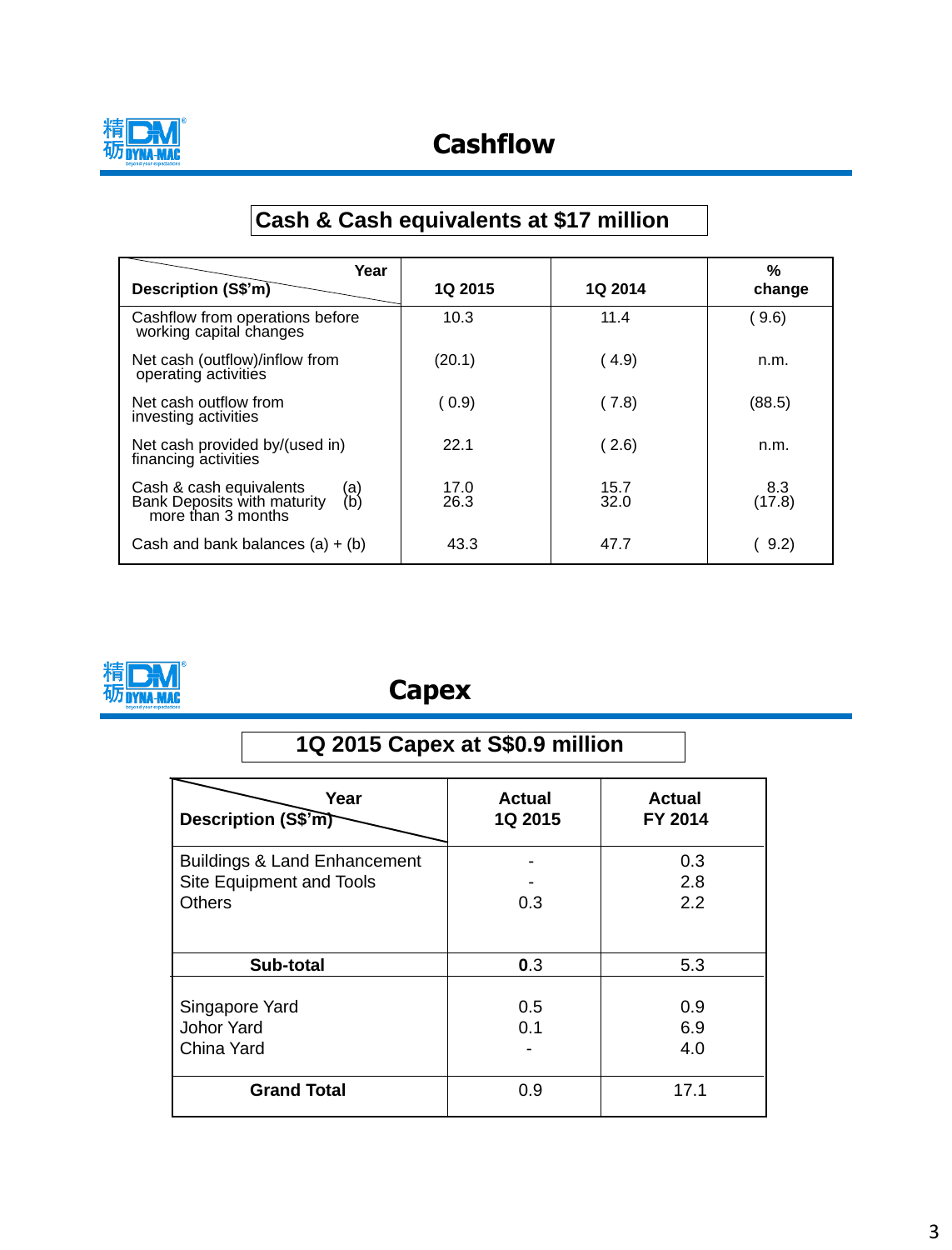

### **Quarterly Gross & Net Profit Margin**



**DYNA-MAC** 

#### **Breakdown of Business Segment**

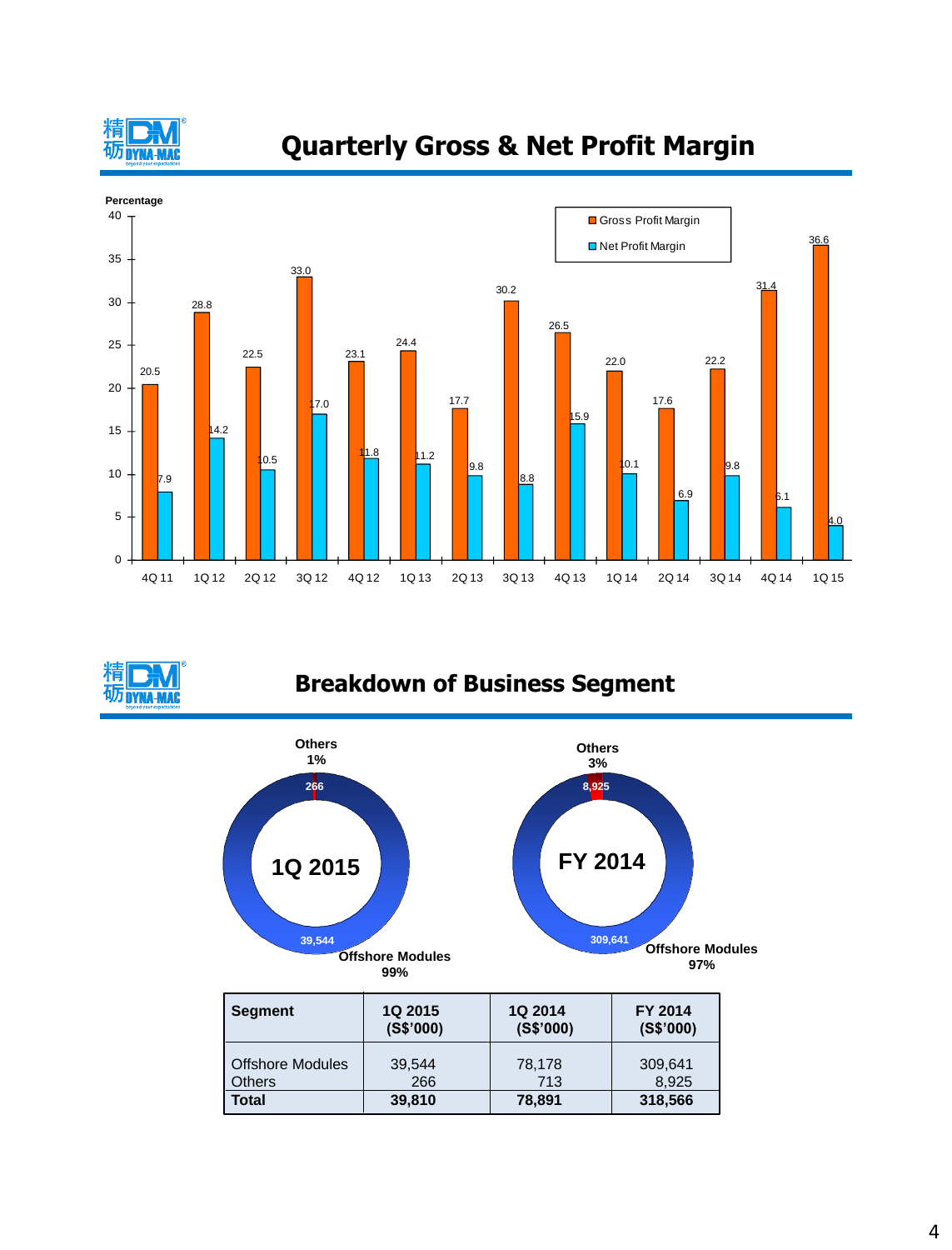

# **Deliveries & Completions in 1Q 2015**

|                                                                             |              | <b>CDS Main Compression B Module</b> |                                      |
|-----------------------------------------------------------------------------|--------------|--------------------------------------|--------------------------------------|
| <b>Type</b>                                                                 | No. of Units |                                      |                                      |
| FPSO Topsides Modules<br>FPSO Cidade De Saquarema<br>FPSO Ten Tullow        | 4<br>2       |                                      |                                      |
| <b>Total No. of FPSO Modules</b>                                            | 6            |                                      | <b>Malampaya Bridge Module</b>       |
| <b>Non-FPSO Modules</b><br>Malampaya - Bridge Module                        |              |                                      |                                      |
| <b>Total No</b>                                                             |              |                                      |                                      |
| <b>Grand Total</b>                                                          | 7            |                                      |                                      |
| Ten Tullow Mod BS Power Generation<br><b>Ten Tullow TS Power Generation</b> | 21 01 2015   | <b>CDS Main Compression B Module</b> | <b>CDS Main Compression A Module</b> |



## **Contracts Secured as at 1Q 2015**

| <b>Type &amp; Delivery</b>                               | <b>Contract Value</b> | <b>Deployment Location</b>                                             | <b>Client</b>                                              |
|----------------------------------------------------------|-----------------------|------------------------------------------------------------------------|------------------------------------------------------------|
| - 10 units FPSO topside<br>modules<br>- Delivery 1Q 2016 | S\$ 89 million        | Premier Oil's Catcher oil<br>fields, UK Sector of North<br>Sea         | <b>BW Offshore</b>                                         |
| - 6 units FPSO topside<br>modules<br>- Delivery 1Q 2016  | S\$ 60 million        | Eni's Block 15/06 East Hub<br>located in deep water<br>offshore Angola | Armada Cabaca,<br>an affiliate of<br>Bumi Armada<br>Berhad |
| Total as at 31 Mar 2015                                  | S\$149 million        |                                                                        |                                                            |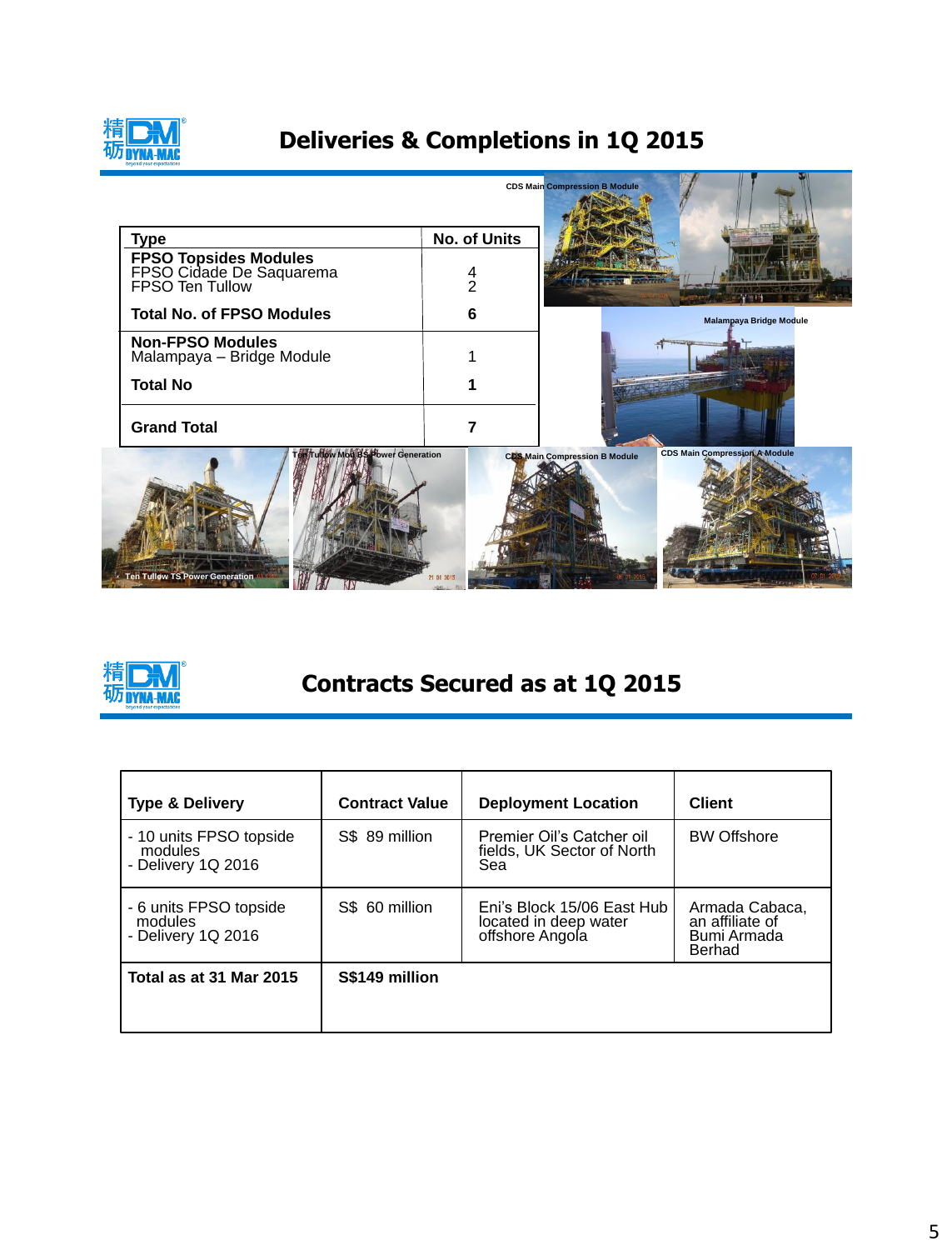

### **Contracts secured 2011 to 1Q 2015**





#### **Net Order Book**

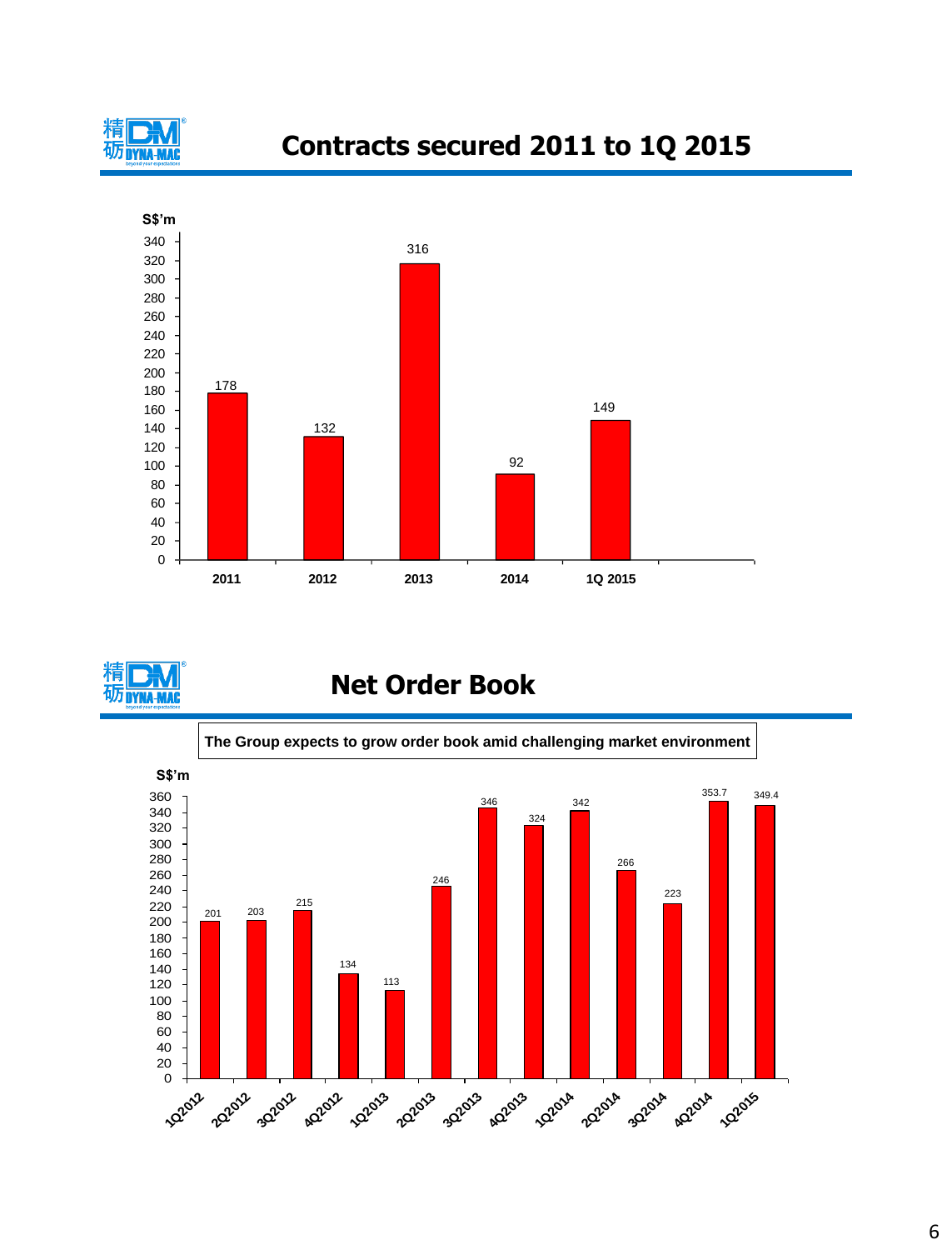

# **Market Outlook**

**Oil prices, though low, have stablished within US\$60 plus per barrel range**





### **Summary**

- **Net Order book at S\$349 million as at 2015 to-date with completions & deliveries extending into 2016**
- **New orders secured to-date stood at S\$149 million**
- **Market environment remains challenging**
- **Focus on growing core business, improving operational efficiency, building on established track record and**
- **Expanding product capabilities & customer base**